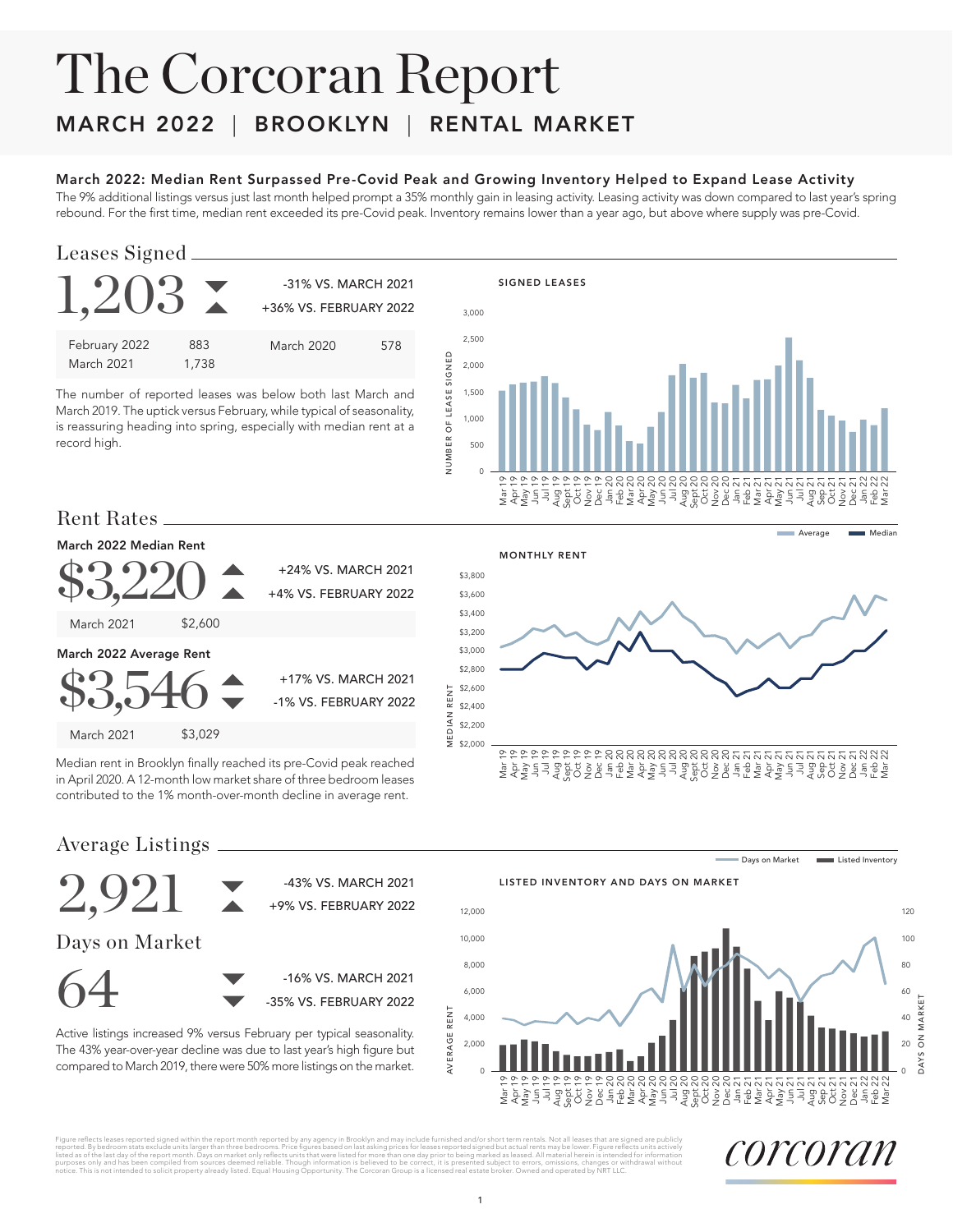# The Corcoran Report MARCH 2022 | BROOKLYN | RENTAL MARKET

#### Leases Signed by Bedroom

| <b>Studios</b> | 175 | $-40\%$ | YoY |  |
|----------------|-----|---------|-----|--|
| One Bedrooms   | 497 | $-23%$  | YoY |  |
| Two Bedrooms   | 352 | $-35%$  | YoY |  |
| Three Bedrooms | 142 | $-28%$  | YoY |  |
|                |     |         |     |  |

Lease activity fell for all unit types relative to a year ago. For the third consecutive month, the year-over-year percent decline in the studios market was the largest. However, despite this being the case, the market share of studio leases grew to an eight-month high.



Studios One Bedrooms Two Bedrooms Three Bedrooms

## Average Rent by Bedroom

| <b>Studios</b> | \$2,730 |                  | 24% | YoY |
|----------------|---------|------------------|-----|-----|
| One Bedrooms   | \$3,144 |                  | 19% | YoY |
| Two Bedrooms   | \$4,003 |                  | 23% | YoY |
| Three Bedrooms | \$4,382 | $\blacktriangle$ | 6%  | YoY |

Average rent increased year-over-year for all bedroom types. Average rent for studio, one and two bedrooms reached their highest levels in over three-years.

AVERAGE RENT BY BEDROOM

DAYS ON MARKET BY BEDROOM



# Days on Market by Bedroom

| <b>Studios</b> | 51 | $-41%$ | YoY |
|----------------|----|--------|-----|
| One Bedrooms   | 64 | $-22%$ | YoY |
| Two Bedrooms   | 63 | $-2%$  | YoY |
| Three Bedrooms | 70 | $-19%$ | YoY |
|                |    |        |     |

Days on market for all unit types shrank versus both last year and last month. Heading into spring, sky-high rents seemed to not impact time on market.

Studios **One Bedrooms** Two Bedrooms Three Bedrooms



Figure reflects leases reported signed within the report month reported by any agency in Brooklyn and may include furnished and/or short term rentals. Not all leases that are signed are publicly<br>reported. By bedroom state purposes only and has been compiled from sources deemd reliable. Though information is believed to be correct, it is presented subject to errors, omissions, changes or withdrawal without<br>notice. This is not intended to sol